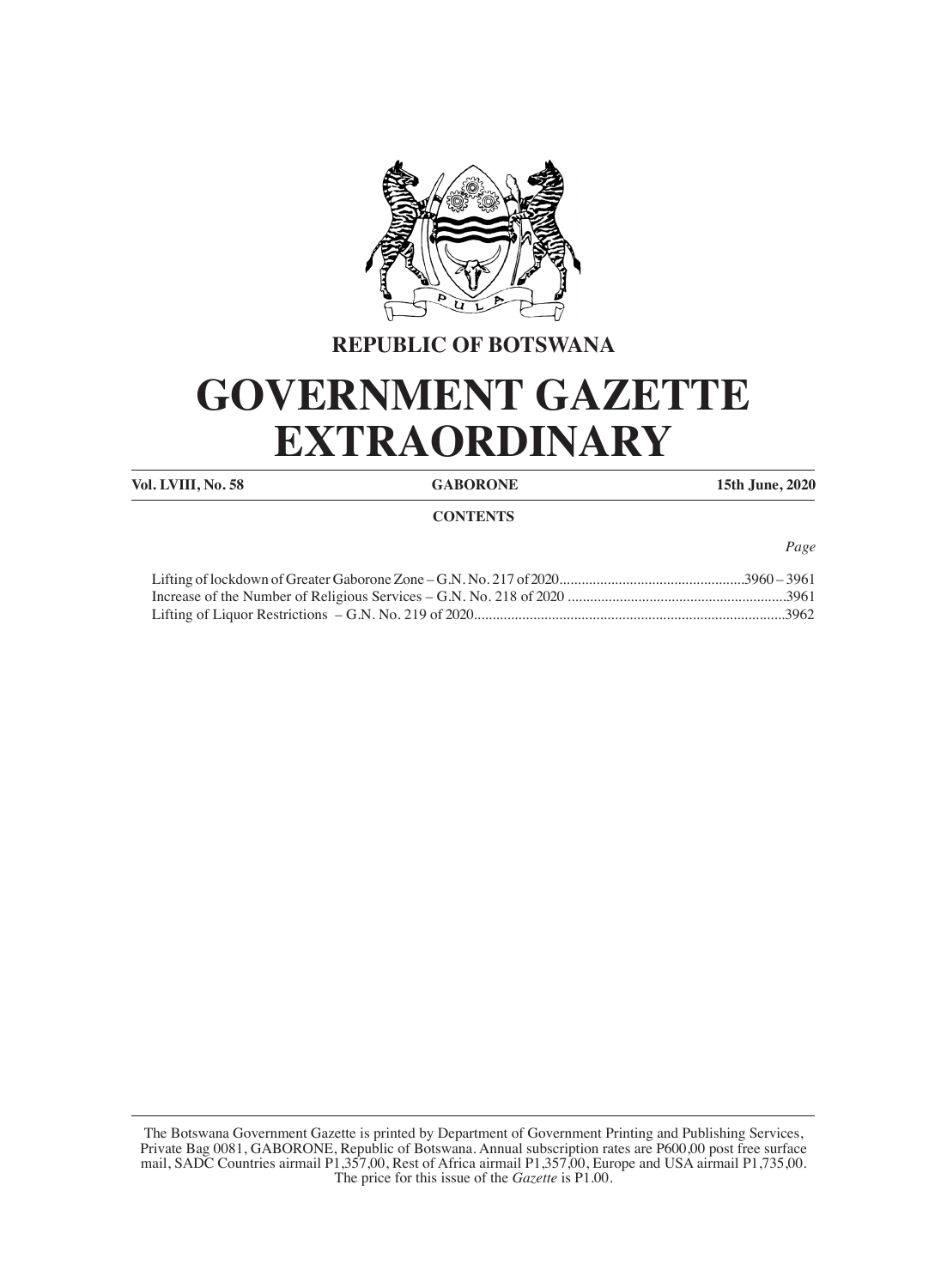3960

*Government Notice No. 217 of 2020*

#### EMERGENCY POWERS ACT (Cap. 22:04)

#### EMERGENCY POWERS (COVID-19) REGULATIONS (Cap. 22:04 (Sub. Leg.))

#### **Lifting of lockdown of Greater Gaborone Zone**

NOTICE IS HEREBY GIVEN that in accordance with regulation 5 (1) and (4) of the Emergency Powers (COVID-19) Regulations, 2020, His Excellency the President lifts the lockdown for the Greater Gaborone zone with effect from 15th June, 2020 at midnight.

The lifting of the lockdown is based on evidence submitted by the Director of Health Services that the risks posed by COVID-19 for the Greater Gaborone zone have decreased.

For the avoidance of doubt, the following shall apply —

- (*a*) a person shall not undertake non-essential travel between COVID zones unless they have been issued with a permit under the Regulations;
- (*b*) a permit for travel across COVID zones may be issued to access
	- (i) a farm, ranch, garden, ploughing field (masimo) or cattle post (moraka) and
	- (ii) a funeral of an immediate member of the family,

for the purposes of subparagraph (ii) "immediate member of the family" means a spouse, son, daughter, sibling or parent;

- (*c*) a person in a public place shall wear a face mask, homemade item or appropriate item which covers the person's nose and mouth;
- (*d*) a person who is a parent or guardian of a child shall ensure that a child is wearing a face mask, homemade item or appropriate item that covers the nose and mouth in a public place;
- (*e*) a trade, business, school, religious place of worship or funeral may operate where it has satisfied the Director of Health Services, or any person authorised by the Director for that purpose, of its ability to prevent the spread of COVID-19;
- (*f*) a person at a trade, business, school, religious place of worship or funeral, irrespective of their number, shall —
	- (i) be provided by the host with clean water and soap to wash their hands or with hand sanitiser,
	- (ii) observe the social distancing requirements of being at least two metres apart from each other, and
	- (iii) comply with directions for the prevention of spread of COVID-19 issued by the Director of Health Services as published in the Government *Gazette*;
- (*g*) the checking of body temperature of a person at a trade, business, school or religious place of worship, and where a person's body temperature is 37.4 degrees celsius and above, such person shall not be allowed to access a trade, business, school or religious place of worship premises and the person shall be referred to the Director:
- (*h*) regular disinfecting of a trade, business, school or religious place of worship premises, under the supervision of the Director;
- (*i*) upon direction of the Director the closing of a trade, business, school, religious place of worship where there is a reasonable suspicion that a person who has had access to a trade, business, school or religious place of worship premises has come into contact with a person who has tested positive for COVID-19 or that a person who has tested positive for COVID-19 has had access to a trade, business, school or religious place of worship;
- (*j*) a trade or business, school, a religious place of worship and funeral host shall, for purposes of contact tracing, maintain a register containing the personal details and contact details of all persons accessing the trade or business, school, place of worship or attending a funeral;
- (*k*) the register referred to in paragraph (*j*) shall be open for inspection by the Director of Health Services for the purposes of contact tracing, and shall be open for inspection by a law enforcement officer for investigation of an offence under the Regulations;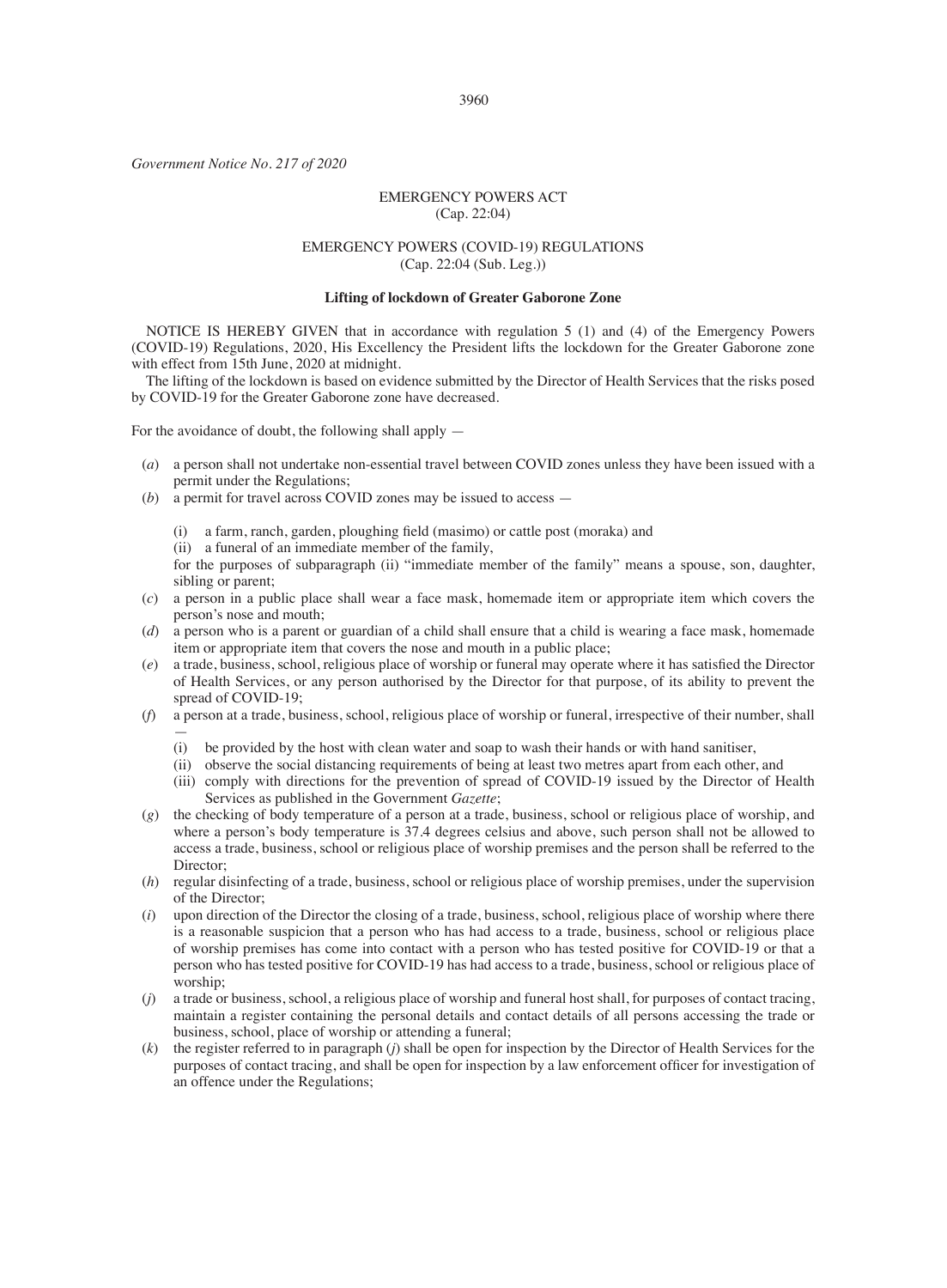- (*l*) a gathering of more than two persons is prohibited: Provided that this paragraph shall not apply to a meeting of Cabinet, a meeting of the National Assembly, a council meeting or a meeting of the National Taskforce on COVID-19;
- (*m*) in relation to a religious place of worship, there shall be a maximum of four religious services per week and the number of persons attending the service at any one time shall not exceed 50;
- (*n*) in relation to a funeral the number of persons attending a funeral shall not exceed 50; and
- (*o*) the Government Notices issued by the Director of Health Services lifting restrictions under the Regulations shall apply.

Government Notice No. 216 of 2020 is hereby revoked.

DATED this 15th day of June, 2020.

#### DR. MOKGWEETSI ERIC KEABETSWE MASISI, *President.*

*Government Notice No. 218 of 2020*

#### EMERGENCY POWERS ACT (Cap. 22:04)

#### EMERGENCY POWERS (COVID-19) REGULATIONS (Cap. 22:04 (Sub. Leg.))

#### **Increase of the Number of Religious Services**

NOTICE IS HEREBY GIVEN that His Excellency the President in accordance with regulation 30G of the Emergency Powers (COVID- 19) Regulations, 2020, has authorised the increase in the number of religious services to four services per week.

DATED this 12th day of June, 2020.

DR. MALAKI TSHIPAYAGAE, *Director of Health Services*.